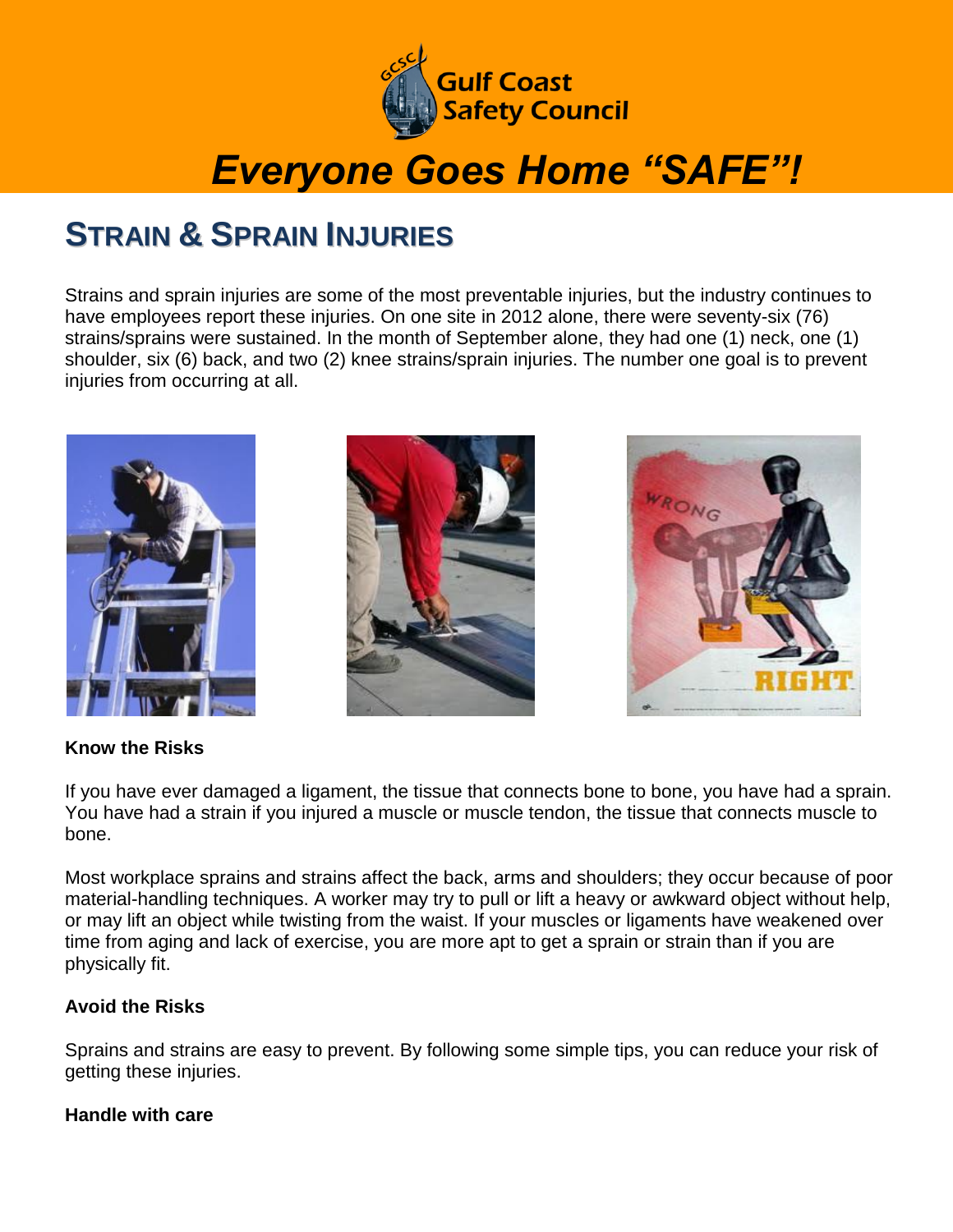

### *Everyone Goes Home "SAFE"!*

Many sprains and strains occur because workers lift things that weigh too much or because they left incorrectly. Be sure you know the proper way to lift:

- $\checkmark$  Bend the knees, not the back
- Carry loads close to your body
- $\checkmark$  Don't twist
- Say "I can't." Don't try to move or lift an object that you can't handle. Instead of lifting a 75 pound box, break it down into smaller parts. If something isn't divisible, use a mechanical lifting device, like a wheelbarrow or hoist, or lift it with a co-worker
- $\checkmark$  Be sure equipment works. Devices may put sore strain on your body if they don't work properly. If the wheels on carts are not aligned, for example, you could strain you arms, shoulders and back
- $\checkmark$  Don't bend or reach upward unnecessarily. Put as much work as you can at waist level.
- $\checkmark$  Watch where you walk. If you slip or fall, you may sprain you waist or ankle. Be on the lookout for objects that clutter walkways.
- $\checkmark$  Exercise. Stretch during the day to warm your muscles and increase your flexibility
- Rest the injured part of your body for a few days
- $\checkmark$  Apply ice to cold packs periodically during the first three days to reduce swelling and pain. Keep the area elevated and wrap it if possible. If the area remains swollen, see a doctor.

### **Planning**

A key area of planning that is often overlooked is stretching before work and proper lifting techniques. With fall right around the corner, cooler temperatures should be expected which means warming up your muscles before starting the job. When your body is properly warmed up, your muscles and joints are ready for maximum flexibility, which means you can perform each task with PROPER form and minimize risk of injury.

### **Warm Up & Stretching:**

#### **Back:**

With feet at shoulder distance apart, bend from the waist, roll shoulders forward and attempt to reach toes with outstretched arms. Bend slightly at the knees then slowly rise to upright position and straighten the shoulders.

Place hands on the hips, raise the chin and bend slightly backward. Repeat both of the above back stretches 5 times.

### **Upper Body Rotation:**

Place hands behind head and slowly rotate the upper body tone side, hold  $1 - 2$  seconds and repeat on the other side. Do Not Bounce or Jerk. Repeat 3-5 times each side.

### **Knee:**